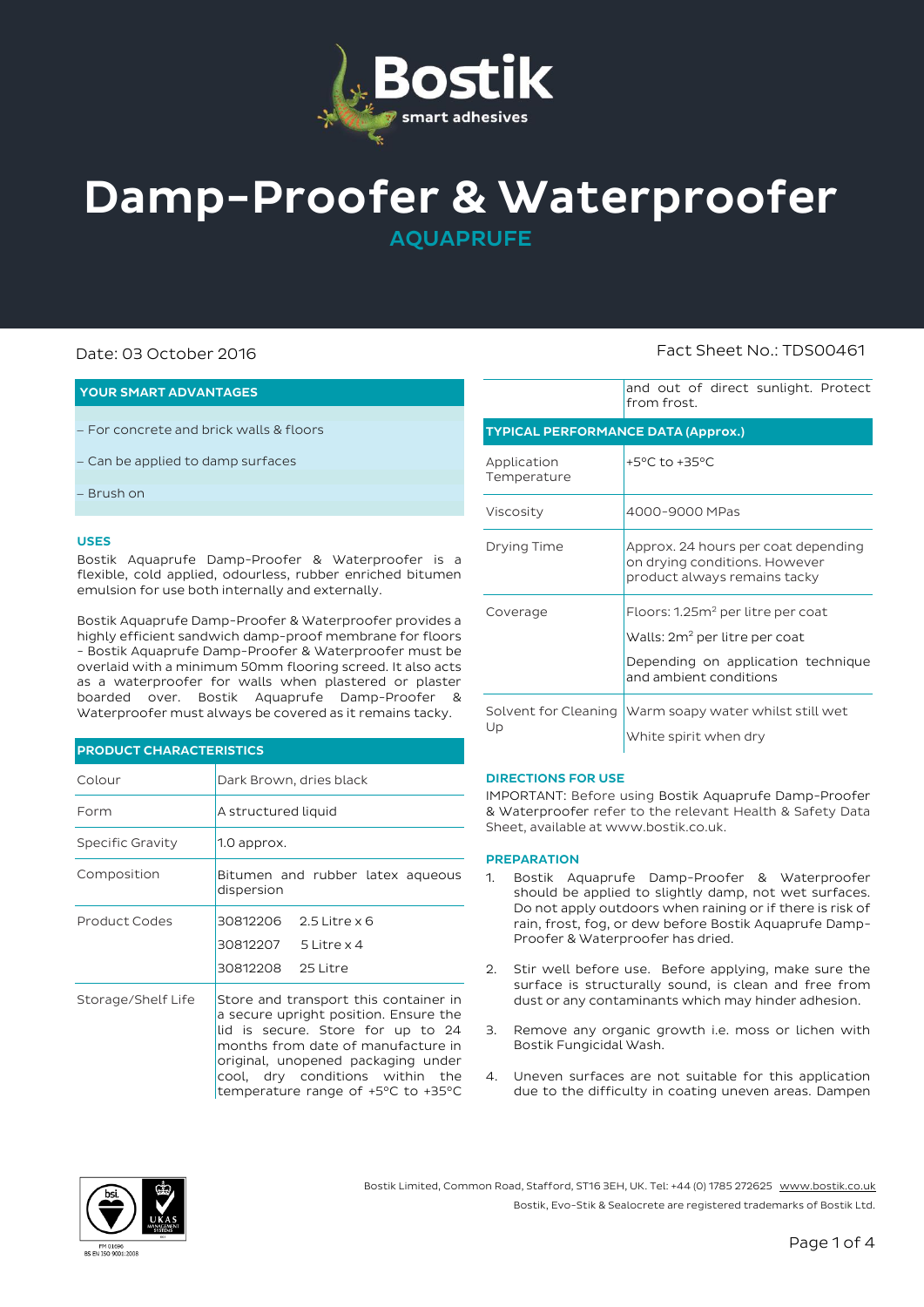as above before applying Bostik Aquaprufe Damp-Proofer & Waterproofer.

## APPLICATION

5. Where possible we recommend using disposable brushes for the application of Bostik Aquaprufe Damp-Proofer & Waterproofer. Dampening brush may help to apply to difficult surfaces.

#### Damp Proofing Floors:

- When used on floors, Bostik Aquaprufe Damp-Proofer & Waterproofer must always be applied onto sound concrete slabs and overlaid with a minimum 50mm flooring screed.
- 7. A minimum of two coats is required. Apply each coat by brush using 0.8 litres per m², continuing the treatment up the walls to join the existing damp proof course. Allow the first to dry, and apply the second at a right angle to the first. When dry, lay a sand/cement or concrete screed of at least 50mm thickness over the Bostik Aquaprufe Damp-Proofer & Waterproofer membrane. Without the 50mm screed the product will not perform as a DMP.

## Waterproofing Walls:

8. Treat rising damp with the insertion or repair of a damp proof course. Where dampness is due to penetration of the wall it is recommended that the external face of wall is treated as below. If the internal face of the wall requires treating ensure hydrostatic pressure will not occur by constructing a retaining wall.

#### External Walls:

- 9. Level uneven surfaces including brickwork, with cement mortar. Lightly dampen the surface with clean water. Apply 3 coats of Bostik Aquaprufe Damp-Proofer & Waterproofer with a soft bristled brush, each at a coverage rate of 0.5 litres per m² allowing each coat to dry before applying the next. Where possible ensure the Bostik Aquaprufe Damp-Proofer & Waterproofer is keyed to the existing damp proof course.
- 10. For above ground structures, after the final coat of Bostik Aquaprufe Damp-Proofer & Waterproofer has cured secure an expanded metal lathing before applying the render. If the wall is below ground level, protect the dried Bostik Aquaprufe Damp-Proofer & Waterproofer with fibreboard before back filling with soil.

#### Internal Walls (Moderately Damp):

- 11. Remove wallpaper, loose emulsion or gloss paint and any dust or grease from the surface. Make good any damaged or perished plaster. Dampen the prepared surface with clean water and apply 3 coats of Bostik Aquaprufe Damp-Proofer & Waterproofer with a soft bristled brush. Apply each coat at a rate of 0.5 litres per m<sup>2</sup> allowing each to dry before applying the next. At the top of the wall leave a horizontal strip (approx. 300mm in depth) uncoated to allow trapped moisture to escape by evaporation.
- 12. Blind the final coat of Bostik Aquaprufe Damp-Proofer & Waterproofer with clean sharp sand to give a mechanical key prior to plastering. Do not leave Bostik

Aquaprufe Damp-Proofer & Waterproofer exposed, plaster with a lightweight gypsum plaster or affix plasterboard using dabs of plaster. The use of cement containing render materials or renovating plaster is not recommended. Do not screw or fix plasterboard, as this will pierce the Bostik Aquaprufe Damp-Proofer & Waterproofer. Where plastering is not desired Bostik Aquaprufe Damp-Proofer & Waterproofer must be decorated as follows:

- 13. **Emulsion Paints:** Where Bostik Aquaprufe Damp-Proofer & Waterproofer has been used over plaster, it is recommended that a lining paper is fixed with cellulose paste providing a suitable surface for emulsion paints.
- 14. Wallpaper: Prior to paper hanging, cover the treated surface with lining paper fixed with cellulose paste. It is not recommended that either vinyl coated paper or paper-backed vinyl are used over Bostik Aquaprufe Damp-Proofer & Waterproofer.
- 15. Gloss Paints: Gloss paints and other oil or alkyd based materials must not be used over a surface treated with Bostik Aquaprufe Damp-Proofer & Waterproofer.

# Interior Wall (Very Damp):

16. Where possible very damp walls should receive external treatment. If this is not possible the following procedure may be of benefit, however only adequate external treatment will cure the most severe conditions. Old plaster must be hacked away to the brickwork and damaged joints or brickwork repaired with cement mortar for an even surface. When the mortar has set, apply 3 coats of Bostik Aquaprufe Damp-Proofer & Waterproofer each at the rate of 0.5 litres per m² allowing complete drying between coats. Re-plastering is recommended when the final coat has thoroughly dried as with Interior Walls (moderately damp). In basement constructions or severe damp situations it is recommended that an inner wall is constructed and the space between the Bostik Aquaprufe Damp-Proofer & Waterproofer and the inner skin is backfilled during the construction with a sand/cement mortar. This will effectively create a sandwich DPM.

# Waterproofing Structures:

- 17. Bostik Aquaprufe Damp-Proofer & Waterproofer provides a waterproof membrane on bridge abutments, retaining walls, culverts, concrete or brick foundations and acts as a curing membrane when applied to green concrete.
- 18. Ensure surfaces are sound and free from contaminants. Dampen hot, very dry or absorbent surfaces with water before application. Apply two coats of Bostik Aquaprufe Damp-Proofer & Waterproofer at the rate of 0.5 litres per m².

#### ADHESIVE

19. Wood Blocks: To fit new wood blocks of 12mm thickness and above it is recommended that the bottom face of each block is dipped into Bostik Aquaprufe Damp-Proofer & Waterproofer and placed into position immediately. Coverage is approximately 1.1 litres per m².



Bostik Limited, Common Road, Stafford, ST16 3EH, UK. Tel: +44 (0) 1785 272625 [www.bostik.co.uk](http://www.bostik.co.uk/) Bostik, Evo-Stik & Sealocrete are registered trademarks of Bostik Ltd.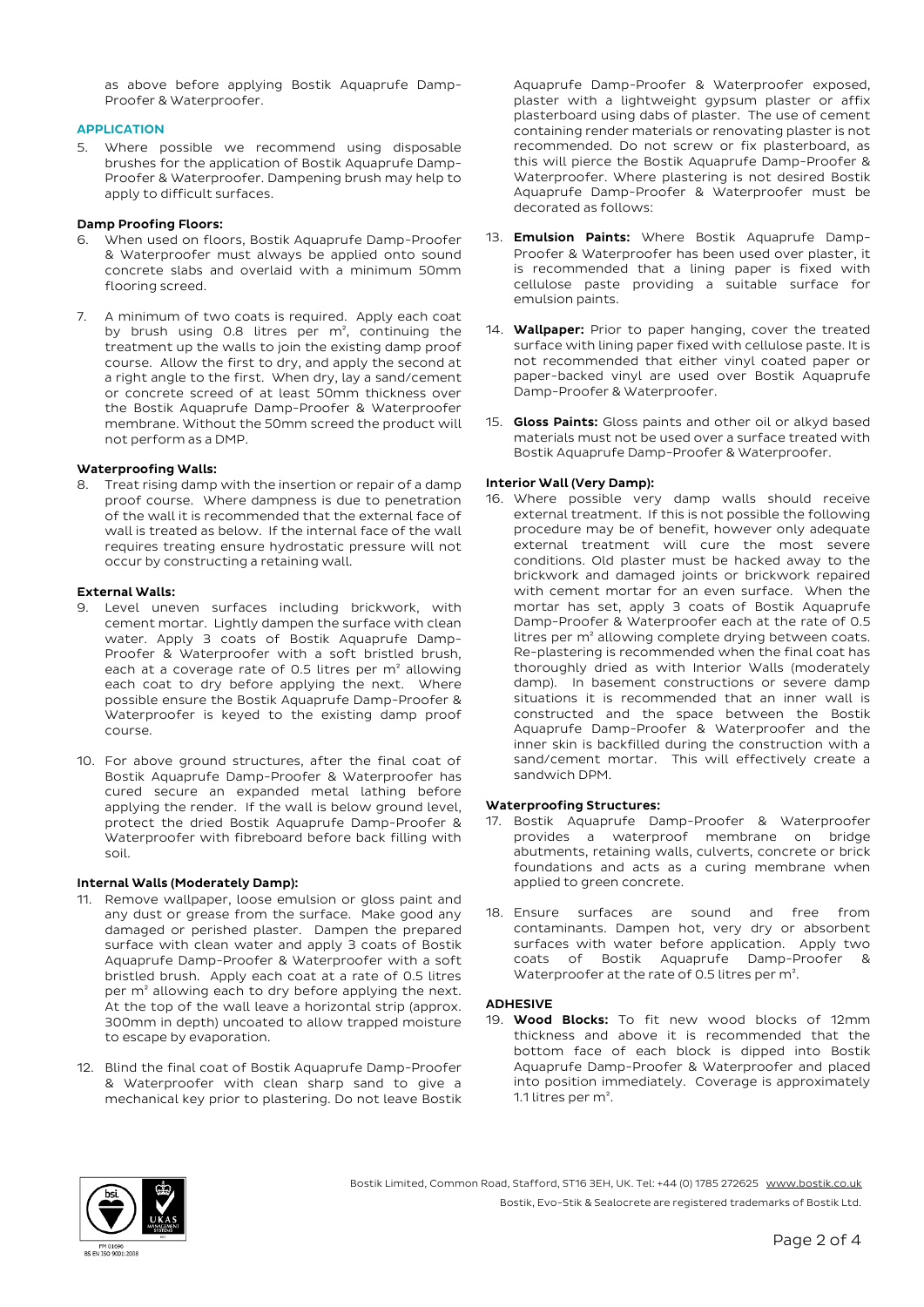- 20. Wood mosaic flooring and reconditioned woodblocks: To fix wood mosaic panels or reconditioned wood blocks, spread Bostik Aquaprufe Damp-Proofer & Waterproofer on the surface at 0.8 litres per m<sup>2</sup>. On porous surfaces place the panels into position immediately. On non-porous or low porosity surfaces, allow the Bostik Aquaprufe Damp-Proofer & Waterproofer film to partially dry before fixing the wood mosaic panels. Do not allow the Bostik Aquaprufe Damp-Proofer & Waterproofer to dry completely, a drying time of 30 to 40 minutes will normally be sufficient. Leave for a minimum of 48 hours before conducting any sanding.
- 21. Where under floor heating is used keep heating off for at least 48 hours before and 48 hours after initial laying is complete.

NOTE: Under no circumstances lay the above floor coverings over existing floor coverings.

#### Keying Treatment:

22. Where a keyed surface requires plastering, such as glazed tiles, gloss painted walls and bricks or for bonding sand/cement renders, apply two coats of Bostik Aquaprufe Damp-Proofer & Waterproofer each at a minimum rate of 0.25 litres per m². Allow the first coat to dry and blind the second coat while wet with clean, dry, sharp sand. Leave to dry for at least 48 hours before plastering with a minimum total thickness of at least 6mm.

NOTE: If gloss or other alkyd based paints are to be used as a decorative finish, use two coats of plaster at a minimum thickness of 15mm over Bostik Aquaprufe Damp-Proofer & Waterproofer.

#### Fixing Insulation Board, Expanded Polystyrene And Cork Slabs:

23. Ensure surfaces are level/flat and free from contaminants. Apply one coat of Bostik Aquaprufe Damp-Proofer & Waterproofer to the porous base at a rate of 0.4 to 0.6 litres per  $m^2$ . Fix the insulation material while the Bostik Aquaprufe Damp-Proofer & Waterproofer is still wet. Where required, support the insulation boards until Bostik Aquaprufe Damp-Proofer & Waterproofer has set.

NOTE: This method is not suitable for non-porous substrates.

#### **CLEANING**

24. Clean tools and equipment immediately after use with water. Remove dried material with white spirit.

#### PRECAUTIONS IN USE

This product remains slightly tacky, do not leave exposed. Cover with flooring screed or plaster/plasterboard as described above.

For any application not covered please contact Technical Services on +44 (0)1785 272625 or visit www.bostik.co.uk for advice.

Recommendations and suggestions are for guidance only, since conditions of use are completely beyond our control.

For health and safety instruction, first aid measures and spillage and disposal instructions, see separate Health and Safety Data sheet for Bostik Aquaprufe Damp-Proofer & Waterproofer, available at www.bostik.co.uk.

BOSTIK HOTLINE

Smart help +44 (0) 1785 272625